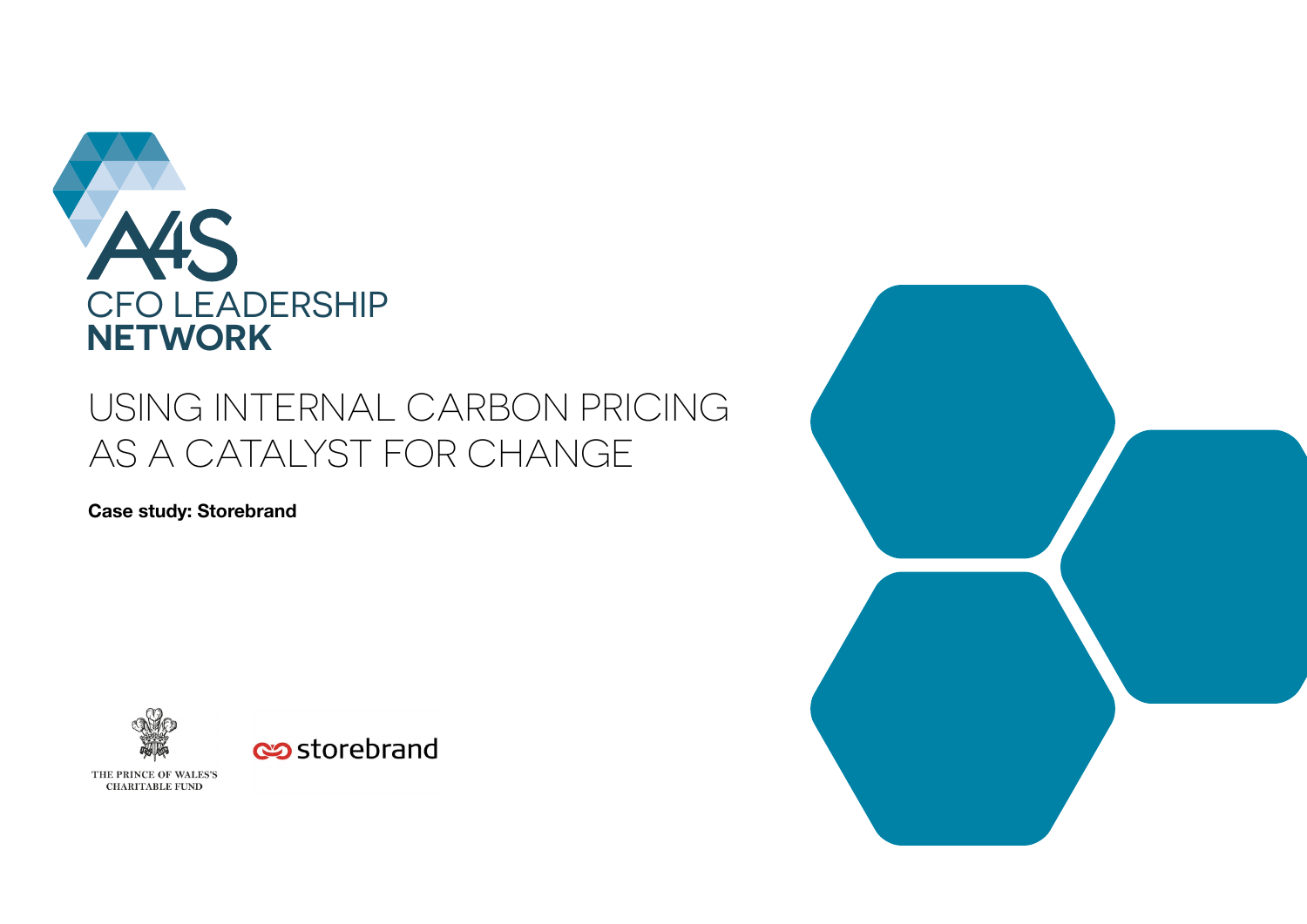

# **WHAT**

Storebrand is a financial services group based in Norway that has embedded sustainability into its overall strategy and core business operations. Within our operations, we have been compensating for residual carbon emissions since 2008<sup>1</sup> by purchasing Guarantees of Origin for electricity consumption and by purchasing emission quotas investing in carbon positive projects.

In 2019, we decided to implement an internal carbon price and develop a tracking tool to measure air travel. Each manager can get information about the number of flights made by their respective teams, how this compares to the organizational average, as well as the emissions reduction target for different business units. They can also get information about the carbon price of these flights.

The money collected from the internal carbon price is used for internal or external sustainability projects. So far, funds raised from the carbon price have contributed to projects including a mangrove tree planting project in Myanmar<sup>2</sup> and a project to halt deforestation in Kenya<sup>3</sup>.

Due to the COVID-19 pandemic and the consequential halt of almost all air travel, it has not been possible to see the full effects of the internal carbon pricing on reducing our air travel. Once air travel reopens, we will track and monitor closely the flight and carbon data and continue to engage staff from across the business to reduce our carbon footprint from air travel.

<sup>1</sup> For details on Storebrand's approach to reducing its internal carbon footprint, see [Storebrand Annual Report 2019](https://www.storebrand.no/en/sustainability/sustainability-library/_/attachment/inline/d0e9764c-1757-4fe1-a96b-c71c90a998a4:7cf55a6b7cc6fcd106f6bad885985c4c3608b11d/2019-annual-report-storebrand-asa.pdf), page 57.

<sup>2</sup> Thor Heyerdahl Climate Park, the first climate park to restore and protect the mangrove forests in Myanmar, created in honour of Thor Heyerdahl, the Norwegian adventurer and ethnographer. The project is registered under [Verra's Verified Carbon Standard \(VCS\) Program.](https://verra.org/verra-standards-and-programs/)

<sup>3</sup> The Kasigau Corridor REDD+ Project, which is registered under [Verra's VCS Program and Climate, Community & Biodiversity \(CCB\) Program.](https://verra.org/verra-standards-and-programs/)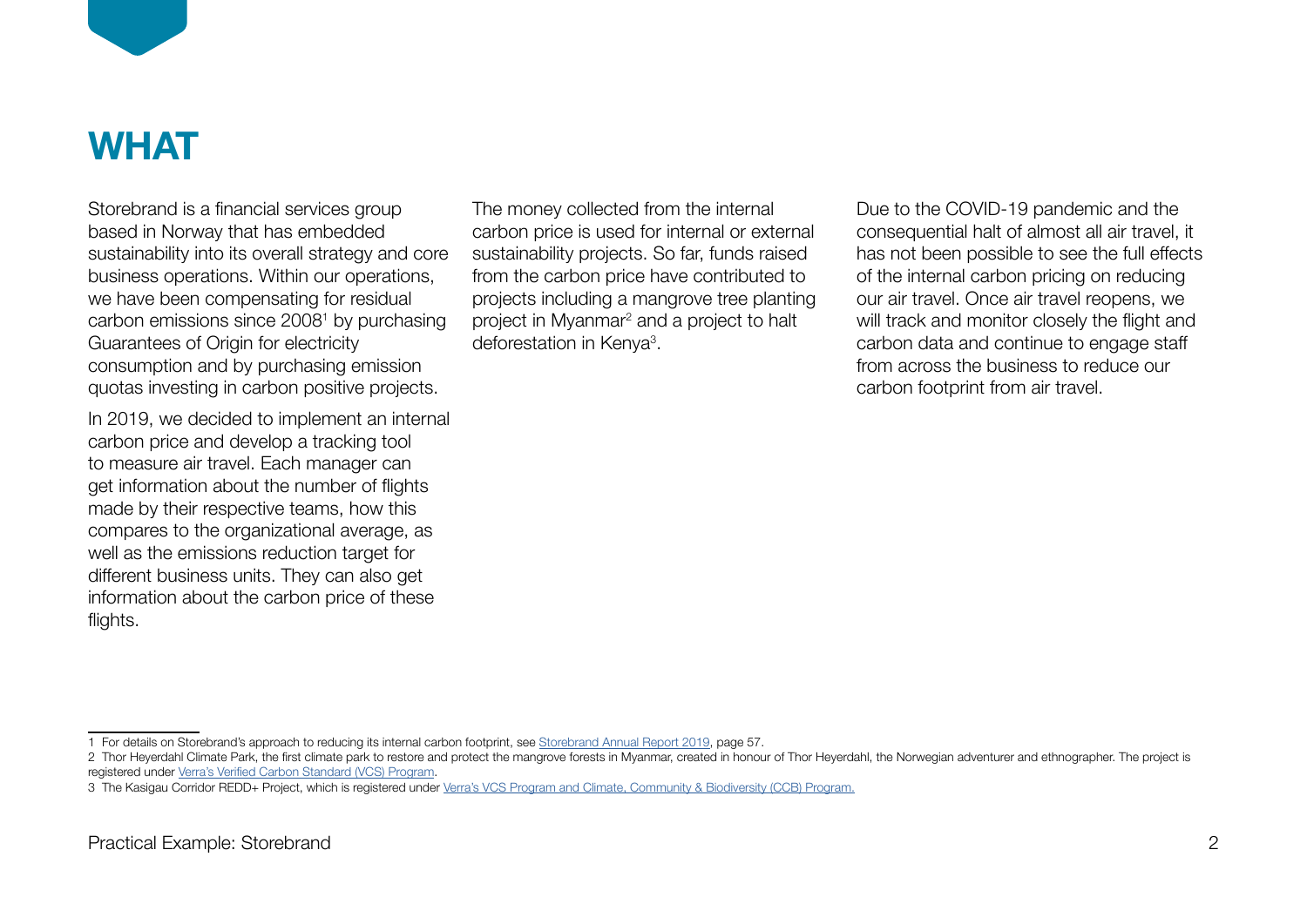

Storebrand is Norway's second largest asset manager and manages more than NOK960 billion for over 2 million customers in Norway and Sweden. Most of our indirect (Scope 3) carbon emissions arise due to our investment portfolio. With sustainability embedded in our strategy, we are committed to managing customers' savings and pensions in a way that contributes to sustainable development.<sup>1</sup> To address this, our approach to sustainable investment includes:

- Active ownership and engagement we exert influence by challenging companies to be more proactive about their sustainability practices and development. We have prioritized four engagement themes, including decarbonizing companies and preventing deforestation.
- Exclusions we have a method for the exclusion of companies as defined by the Storebrand Standard, which applies to all assets we manage.

• Solutions – we increase our investments in companies that contribute with solutions to the UN Sustainable Development Goals.

This commitment to sustainable development, including decarbonization in line with the Paris Agreement, extends to our direct and other indirect emissions. Although the overall impact may not be significant compared to our investments, we believe it is important to develop clear requirements for sustainable operations, not just for how we run our own business but also for our partners and suppliers. This allows us to understand our overall impact and act accordingly.

Of the Scope 3 emissions that we currently measure, air travel is the biggest contributor and in 2019, air travel had increased.<sup>2</sup> We wanted to track air travel at group level to help create awareness about how internal practices have an impact on climate and help turn this trend around.

We adopted an internal carbon price system for the following reasons:

- To have transparency on air travel within the organization.
- To show managers the impact of carbon emissions on their bottom line.
- To set aside funds for sustainability projects.

Setting an internal carbon price meant that emissions from air travel no longer were out of sight and out of mind. We wanted our managers to be able to monitor their team's flights and the climate impact they have. Carbon emissions can now be an explicit factor in deciding whether air travel is necessary.

<sup>1</sup> For details on Storebrand's approach to sustainable investments, see<https://www.storebrand.no/en/asset-management/sustainable-investments>

<sup>2</sup> In 2019, Storebrand's (non-portfolio) reported Scope 3 emissions were 0.81 tCO<sub>2</sub>e per full-time employee (FTE) of which 0.74 tCO<sub>2</sub>e per FTE related to air travel. See <u>[Storebrand Annual Report 2019,](https://www.storebrand.no/en/sustainability/sustainability-library/_/attachment/inline/d0e9764c-1757-4fe1-a96b-c71c90a998a4:7cf55a6b7cc6fcd106f6bad885985c4c3608b11d/2019-annual-report-storebrand-asa.pdf)</u> page 61.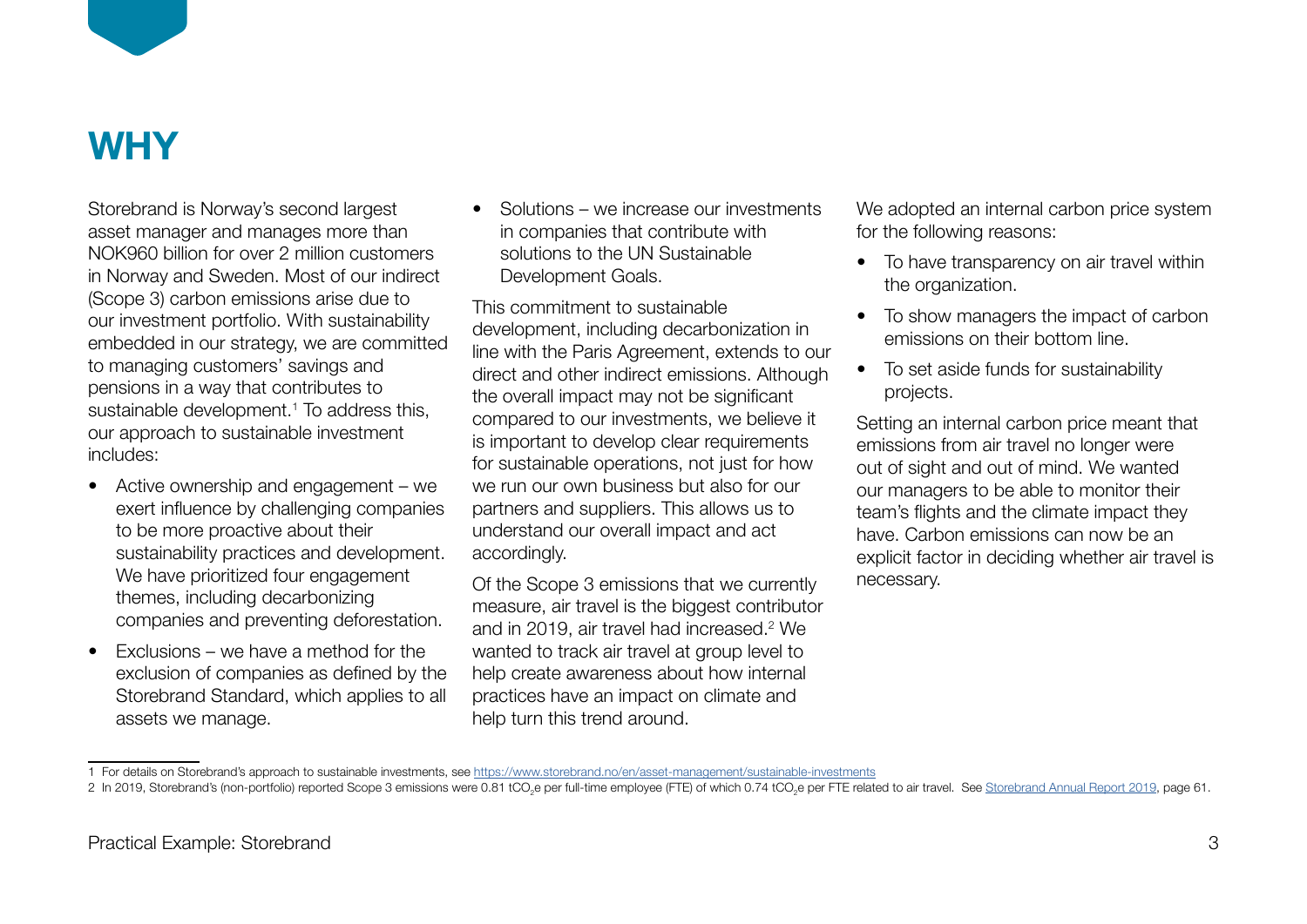

# **HOW**

Storebrand's finance and sustainability teams co-led the project process, and established a working group made up of staff from both teams. Data on air travel has been monitored for several years and carbon emissions compensated at a group level. It was a natural progression to develop an internal carbon price for air travel.

The project team conducted research into carbon prices and settled on a price that would fit the organization. The team built the carbon price into a tool that gave managers more insight into air travel, so that the carbon price could directly influence their decisions.

Following approval from executive management, the team launched the new carbon price and financial tool to staff. Our finance and sustainability teams continue to oversee the project.

## DEVELOPING A CARBON PRICE

Developing a carbon price does not need to be complex. There is already a lot of data available, including the cost of carbon for EU quotas. It was important to look at the carbon price difference for both the Norwegian and Swedish markets where carbon quotas are used. By analysing the carbon price between the two markets, we chose the price of NOK1,000 per tonne of  $\mathsf{CO}_2^{}$ , which was closer to the higher Swedish carbon price. The price of carbon is relatively low, so aligning with a higher price would make the project more impactful and help generate money for sustainability projects.

Setting a carbon price alone is not enough. To be able to foster real change, it was important to ensure that the internal carbon price would influence behaviour. In the process, the project team found that managers did not have an effective system to track air travel for their respective teams and they could not monitor how it was changing year by year. It was therefore useful to integrate this function into the existing financial management tool along with the carbon price.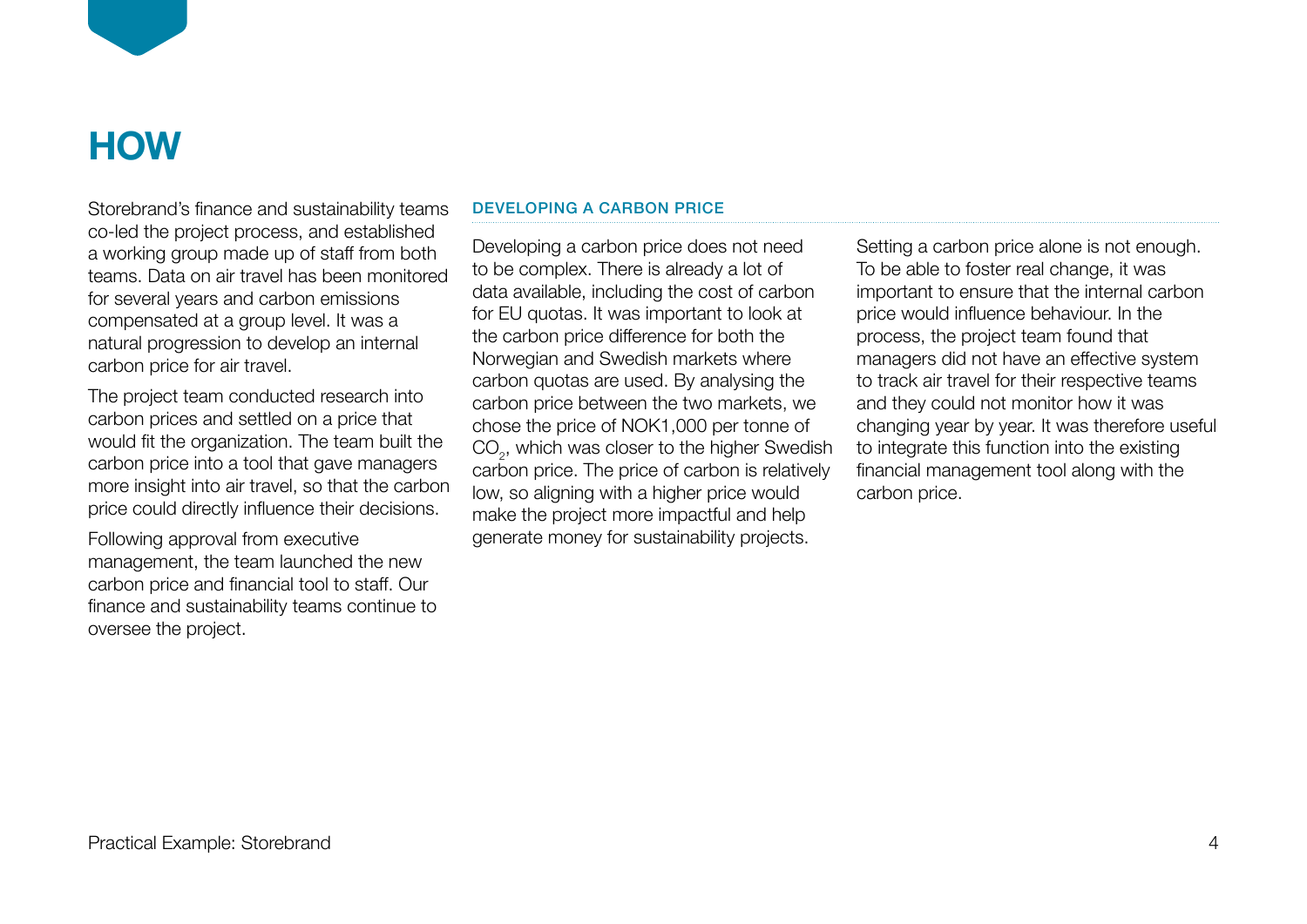### TRACKING THE IMPACT

All business travel must be booked through Storebrand's travel bureau. The bureau calculates the estimated carbon emissions from flight data, which is multiplied with the internal carbon price. To present data on an employee level, we gather privacy consent from all employees. This is carried out through the booking process. Data prior to implementation of consent is therefore only shown at an aggregate level.

The flight and carbon data are fed into the business intelligence system, which then breaks it down across different departments based on the employee ID of the traveller. Using the financial management tool, all managers can see flights for their business areas and how the carbon price affects their bottom line. Even if it is not a large cost to the bottom line, the system makes it clear that flying has a carbon cost. Funds raised from the carbon price are collected into one account.

### COLLABORATING AND COMMUNICATING

From the beginning it has been important to include the right people from various business departments and to consider how to manage and store personal data. Staff from legal, risk, finance and sustainability worked together to develop the internal carbon price, set an effective target, and track and store data in the right way.

When presenting the business case to executive management, the project team presented the analysis on air travel and what the cost would have been with a carbon price in place. The team also explained the rationale for a carbon price and the theory of change. Presenting a clear vision of what a carbon price could mean for raising employee awareness helped get management approval. The project team then communicated with all managers to introduce the new carbon price and explained the reasoning behind it.

Framing our internal carbon price in terms of actions – reducing flights – that are easy to understand and explain has helped to engage staff at all levels. Staff can see a clear path from individual action to climate impact.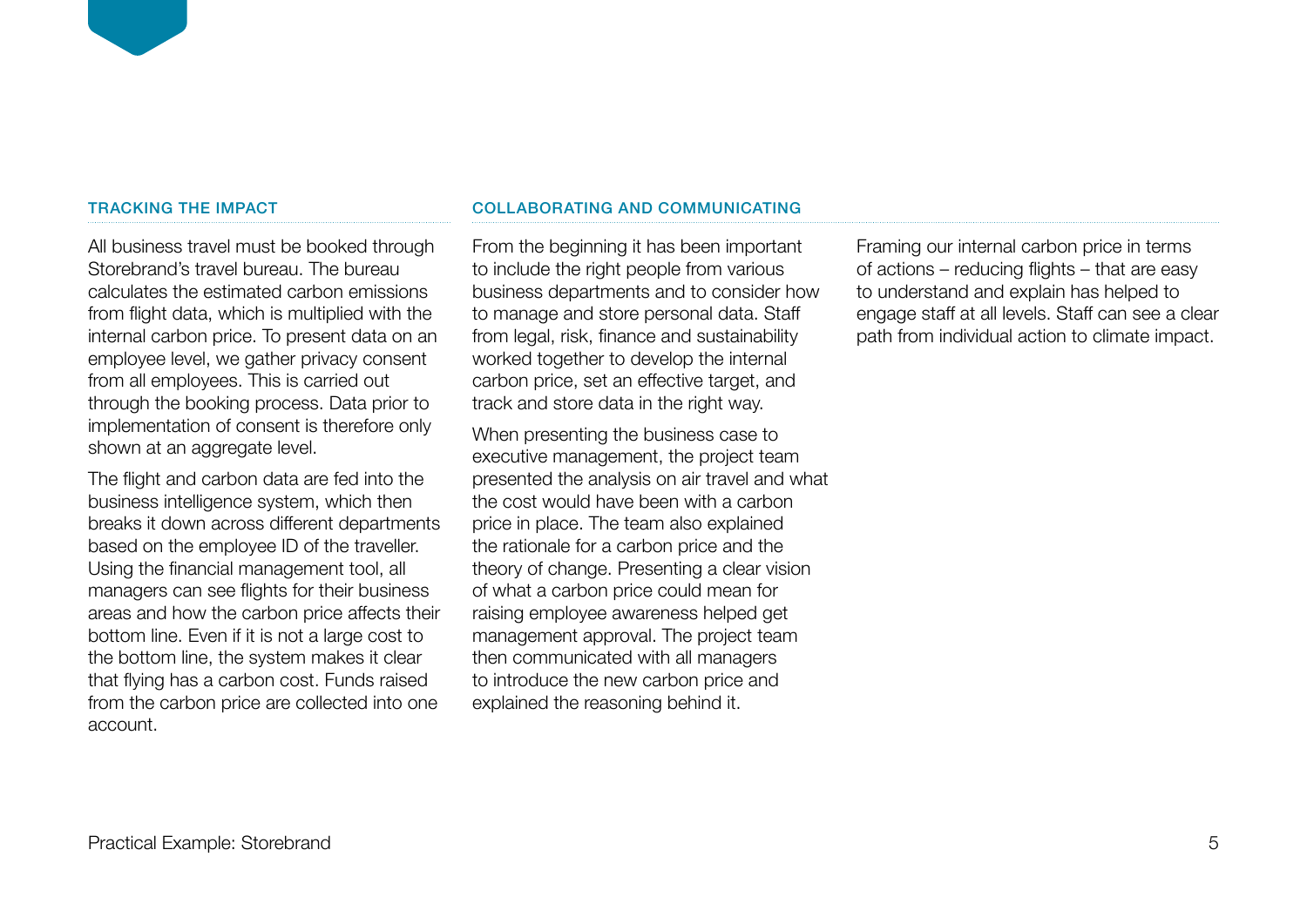

#### UNDERSTAND YOUR DATA

Know where you are starting from. Analyse data to find out which business areas generate most of your carbon emissions: this is where you can make a difference. Knowing this is key for mapping out your next steps. Robust data and analysis also help you develop and present strong evidence and reasoning for setting a carbon price.

#### COLLABORATE WIDELY

An internal carbon price, and the data that supports it, will impact many different areas of your business. Involve not just finance and sustainability teams, but also legal and risk. Find your allies: colleagues who are enthusiastic about this agenda. Having committed, engaged people involved helps to drive the project forward and generate support from the rest of the organization.

#### GET BUY IN

When implementing an internal carbon price, it is important to get buy in from across the business. This may involve presenting the business case to executive management, communicating with managers the reasoning behind it, and explaining to staff how the process works. Having organization-wide support upfront will lead to a more effective outcome.

### PLAN HOW TO USE THE PROCEEDS

Your internal carbon price should generate a funding stream that you can use to fund sustainability initiatives. Find projects to support that are aligned with your organization's climate goals and ambitions. Picking the right projects can increase the impact of your carbon price by creating additional effects. This can also be a great way to motivate staff and create the behavioural changes that are needed.